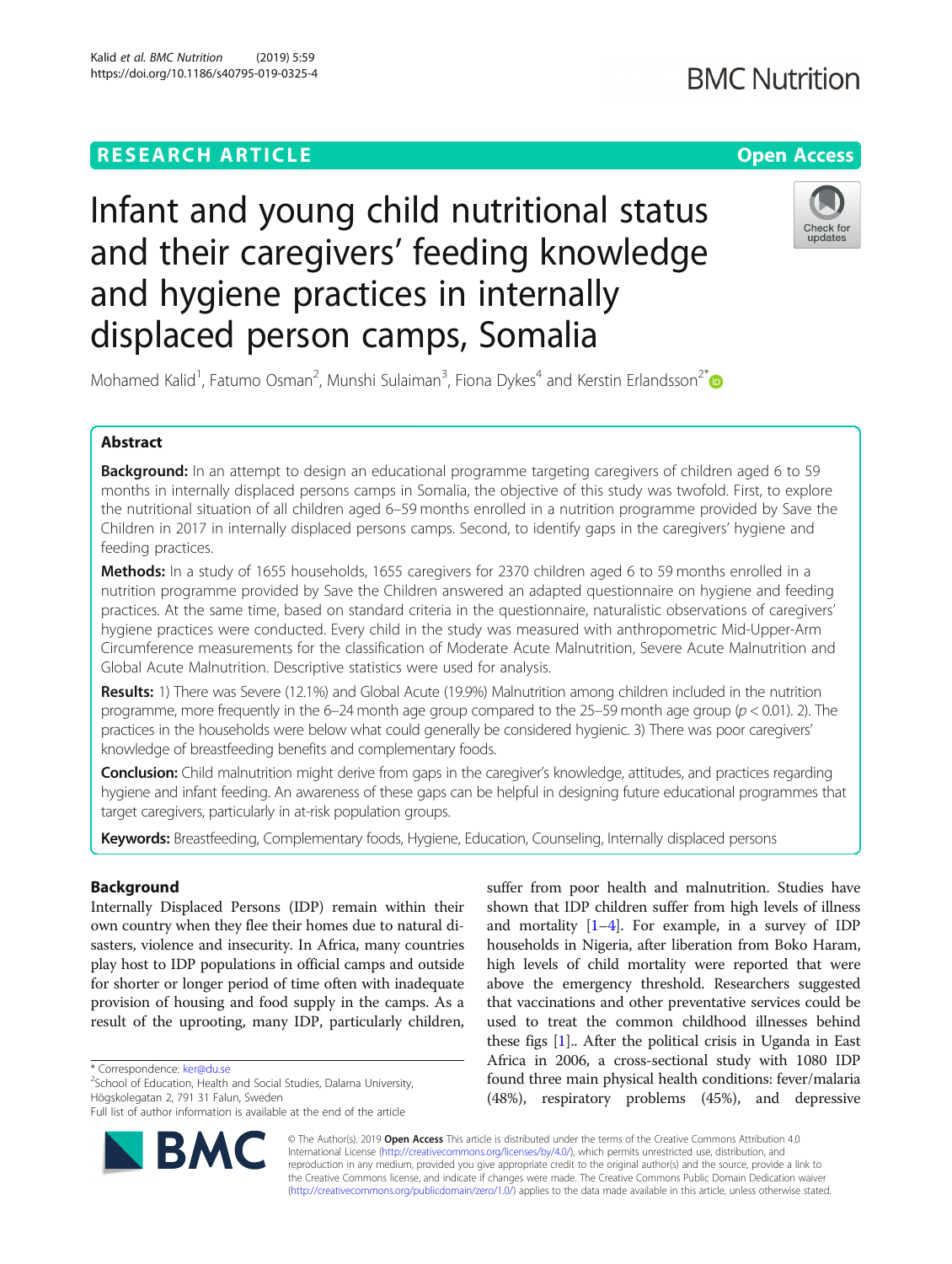symptoms (67%) [[2](#page-9-0)]. In Kenya, following post-election violence in 2007/2008, HIV infection and other chronic conditions were identified as significant causes of morbidity and mortality among their IDP population [[3](#page-9-0)]. In a crosssectional nutritional assessment survey from 2007 to 2010, with the aim of informing the better targeting of nutritional interventions, two of the predictors of malnutrition risk among children under the age of 5 in Somalia were the presence of infectious diseases and the likelihood of drought [\[5\]](#page-9-0). Somalia is a country with frequent humanitarian crises due to droughts and civil war. By 2018, more than 60% of Somali children had been uprooted because of the ongoing political unrest and repeated natural disasters. The deterioration of individual coping mechanisms and reduced communal resilience, which occurred as a result of eroded coping mechanisms, have affected how parents raise their children [[4\]](#page-9-0). Internally displaced children and their caregivers, therefore, live under constrained conditions [[6\]](#page-9-0).

Located at the tip of the Horn of Africa, modern Somalia was formed out of former British and Italian colonies. In 1991 a bitter civil war commenced. The north-western part of the country broke away to form the autonomous region of Somaliland. A federal parliamentary system was established in Mogadishu, although fighting and political unrest has continued. Since the 1990s more than a million Somalis have become IDP. They share the same language and culture as their neighbours but lack homes, land, cattle or livelihood. Instead they are housed in IDP camps and outside of the official IDP camps [\[6](#page-9-0)]. Healthcare for IDP children has been of growing concern. Humanitarian agencies initially focused on providing food aid for IDPs, both inside and outside official IDP camps. As the conflict continued, and as long term stays in IDP camps became a reality, the focus has shifted towards healthcare provision. Alongside food supplies, humanitarian agencies began to provide Maternal and Child Health Clinics (MCH), Antenatal Care (ANC), vaccinations and health checkups for children. The long-time civil war and recurring drought have not only contributed to children's psychological suffering but also led to nutritional deficiencies and physical ill-health [\[7](#page-9-0)]. UNICEF estimated that 1.4 million children in Somalia were acutely malnourished by the end of 2017 [\[8](#page-9-0)]. Food insecurity has been assumed to be the explanation for these high levels of mal-nutrition [[6\]](#page-9-0). In an attempt to respond to this humanitarian crisis, cash transfer programmes have been implemented. The role of an unconditional cash transfer, non-food item kit and free piped water to reduce malnutrition among children aged 6–59 months in the IDP camps has been investigated with a non-randomised cluster trial. While food security and wealth per household increased, no reduction of acute malnutrition in children was found [[9,](#page-9-0) [10](#page-9-0)]. According to the World Bank, Somalia still has the highest under-five mortality rate in the world. In 2017, 127 per 1000 or one out of every eight children died before they were 5 years of age [[11\]](#page-9-0).

With this situation in mind a study was devised that would improve the effectiveness of life-saving actions in humanitarian emergencies; in particular, that would improve the design of educational programmes that target caregivers and their role in child health, nutrition and hygiene [\[12](#page-9-0)–[14\]](#page-9-0). This study examined all caregivers with children 6 to 59 months taking part in a Save the Children nutrition programme in three IDP camps in three districts in Somalia. The research was conducted in August 2017, when a nationwide famine-like situation prompted Save the Children to scale up their humanitarian assistance. The objective was twofold. First to explore the nutritional situation of all children aged 6– 59 months enrolled in a nutrition programme provided by Save the Children in IDP camps. Second to identify gaps in the caregivers' hygiene and feeding practices. The study lent itself to a cluster sampling approach [\[15](#page-9-0)]. Gap identification of biological, social and cultural processes was carried out in cooperation with operational research and humanitarian agencies [[12](#page-9-0)–[14](#page-9-0)]. The underlying premise in this study was that formative research with key informants in different IDP camps could provide important insights to development agencies for improved educational programmes around child health and nutrition.

### Methods

#### Design

All children aged 6–59 months living in the 1655 households and one caregiver per household enrolled in a nutrition programme provided by Save the Children in 2017 were included in the study. The nutrition programme was provided in three IDP camps in three different districts in Somalia. One caregiver from each of 1655 households answered a questionnaire on hygiene and feeding practices. At the same time, based on standard criteria in the questionnaire, naturalistic observations of caregivers' hygiene practices were performed by the data collectors. Mid-Upper-Arm Circumference measurement was carried out for 2370 children [\[16](#page-9-0)]. Ethical approval was obtained from the Research and Ethics Review Committee of the Ministry of Health, South Central Somalia (D-nr: MoH& HS/DGO/0129/ 2017).

### Setting

The three selected IDP camps are located in the districts of Baidoa, Dharkenley and Dayniile. The camps in Dharkenley and Dayniile districts in the Benadir region were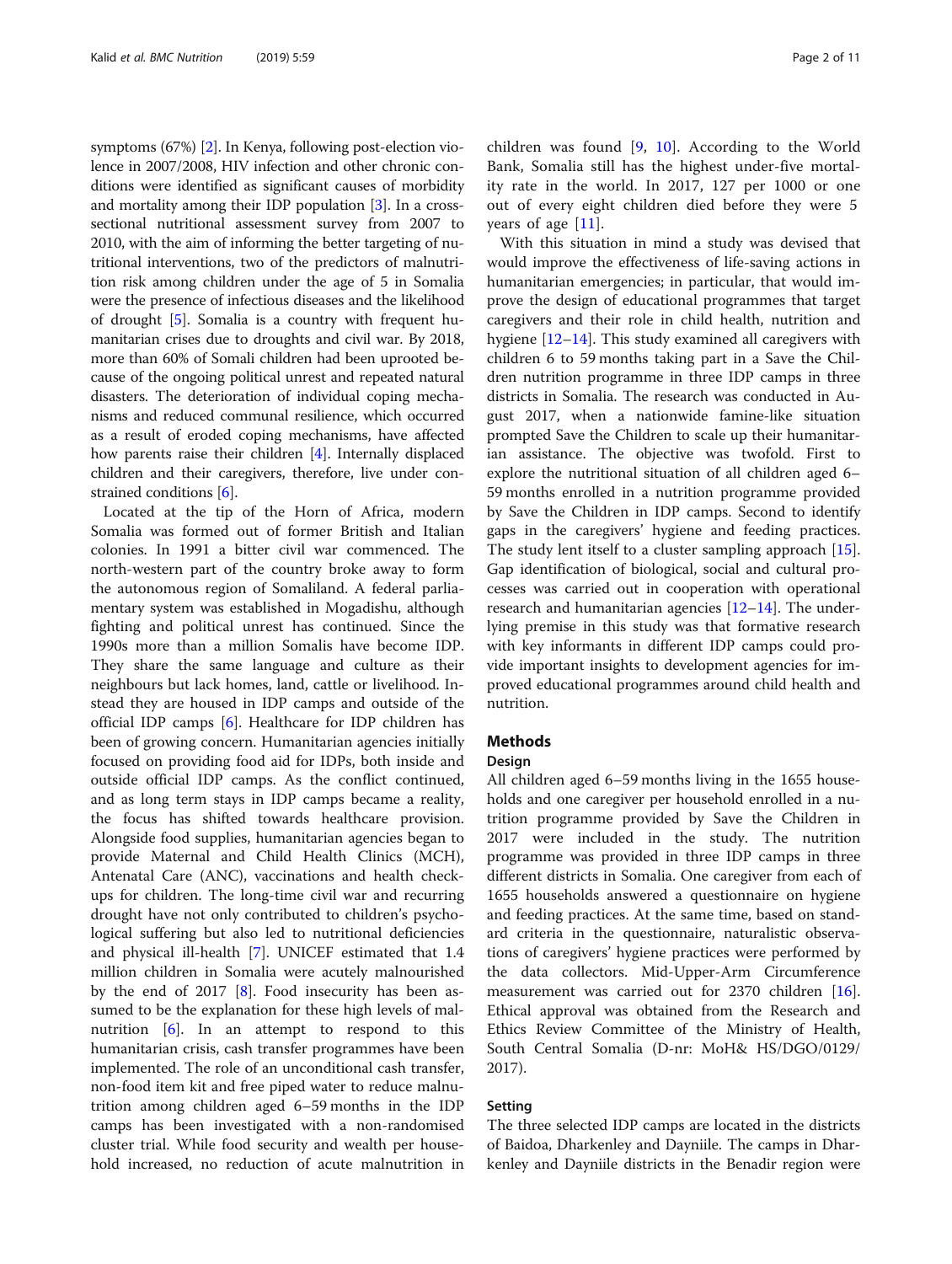established in the twenty-first century. The selected IDP camp in the district of Baidoa in Bay region was established in the 1990s. Together they represent approximately 600,000 of the 1.1 million total Somali IDP population. The caregivers and the children in this study were living in the IDP camps in traditional houses, in so-called "aqals" built of straw or plastic with shared water supply and latrines. Goats, cattle, chicken, dogs roamed throughout the camps.

#### Participants

As per the inclusion criteria, 1655 caregivers and 2370 children were included in the study. Caregivers and any of their children aged 6–59 months enrolled in a nutrition programme provided by Save the Children in 2017 were included. As part of the study's ethical guidelines, Community Nutrition Volunteers' (CNVs) observations which identified children with malnutrition and diseases such as pneumonia, malaria, measles or AIDS or with weights < 2500 g and the severely malnourished or ill were referred to health facilities for treatment and care [\[17](#page-9-0)]. The study used, ideally, vaccination cards to determine children's ages. If there was no vaccination card or the caregiver did not recall their children's dates of birth, a seasonal calendar was used as a tool to estimate age by mapping back through monthly changes in weather (rainfall or temperature) and agricultural activities.

#### **Questionnaire**

The WHO Infant and Young Child Feeding Counselling (IYCF) questionnaire adopted by the research department of Save the Children, South Central Somalia was inspired by several other interrogative tools [[18](#page-9-0)–[20\]](#page-9-0). It was written first in English, then translated into Somali and back-translated into English as a built-in control to reduce bias [\[21](#page-9-0)]. The questions were pre-tested on 10 IDPs to ensure validity [[15\]](#page-9-0) before back-translation into English [\[21\]](#page-9-0). The feeding questions were, after pretesting, adapted to the Somali context with regards to the specific foods available in South Central Somalia. The questions consisted of 98 closed and open yes/no or multiple-choice response alternatives in the following sections: demographic information on caregivers and households; household hunger; hygiene practices and observations; child feeding practices; and, infant and young child feeding (IYCF) knowledge and attitudes. For further details see a summary of the content of each section of the questionnaire in [Appendix](#page-8-0). Child anthropometry in terms of Mid-Upper Arm circumference [\[16\]](#page-9-0) is included in the questionnaire as a subsection and described below.

#### Anthropometry

Malnutrition is divided into three measurements of the nutritional situation in a population; Moderate Acute Malnutrition (MAM), Severe Acute Malnutrition (SAM) and Global Acute Malnutrition (GAM). MAM and SAM are % of children below the anthropometric thresholds in a population and GAM is the sum of those. A GAM value of more than 10% indicates an emergency [\[22](#page-9-0)]. Humanitarian agencies use Mid-Upper-Arm Circumference as a anthropometric thresholds for admitting children with malnutrition to feeding programmes. The mid-point between the tip of the shoulder and the tip of the elbow is identified and then measured [\[23](#page-9-0)]. The cutoffs used by WHO to classify a child as MAM is a Mid-Upper-Arm Circumference between 110 mm and 125 mm, less than 110 mm is classified as SAM [\[16](#page-9-0), [22](#page-9-0)]. A cut-off of point of 110 mm was used for SAM in this study. In some other studies where the Mid-Upper-Arm Circumference was measured the cut-offs has been increased from 110 mm to 115 mm to define SAM. This to ensure that children between are not missed out from management of malnutrition [[22,](#page-9-0) [24,](#page-9-0) [25\]](#page-9-0).

#### Data collection

Twenty data collectors were recruited from rosters in the Mogadishu and Baidoa Save the Children offices. They were all professional data collectors with years of experience of gathering data for periodic monitoring and research projects. They received 2 days' additional training before commencing their work for this study. This training was carried out at the end of July 2017 by the Save the Children research manager in the Save the Children office in Mogadishu. The training focused on administering the study questionnaire and how to make naturalistic observations. Intra-examiner reliability was established among the data collectors by a thorough discussion and testing of the questionnaire at the training sessions [\[15](#page-9-0)]. During the training, an online link to the questionnaire was distributed. The data collectors worked with Save the Children Community Nutrition Volunteers (CNV), who carried out the Mid-Upper-Arm Circumference measurements. The data collectors and CNVs gathered and recorded data 7 days a week throughout the month of August 2017.

The data collectors made one house visits to each of the 1655 households participating in the study. During the visit, data collectors provided verbal information about the twofold aim of the study, the design and assurances that participants could withdraw from the study without consequences at any time. The data collectors gained verbal consent from the guardians of the children. Informed consent was thus obtained from all 1655 caregivers and consent for the children involved before the data gathering began [\[17](#page-9-0)]. During the visit to the household, data collectors gave out appointment times and locations for the Mid-Upper Arm Circumference measurement and the completion of the questionnaire. It was at this visit that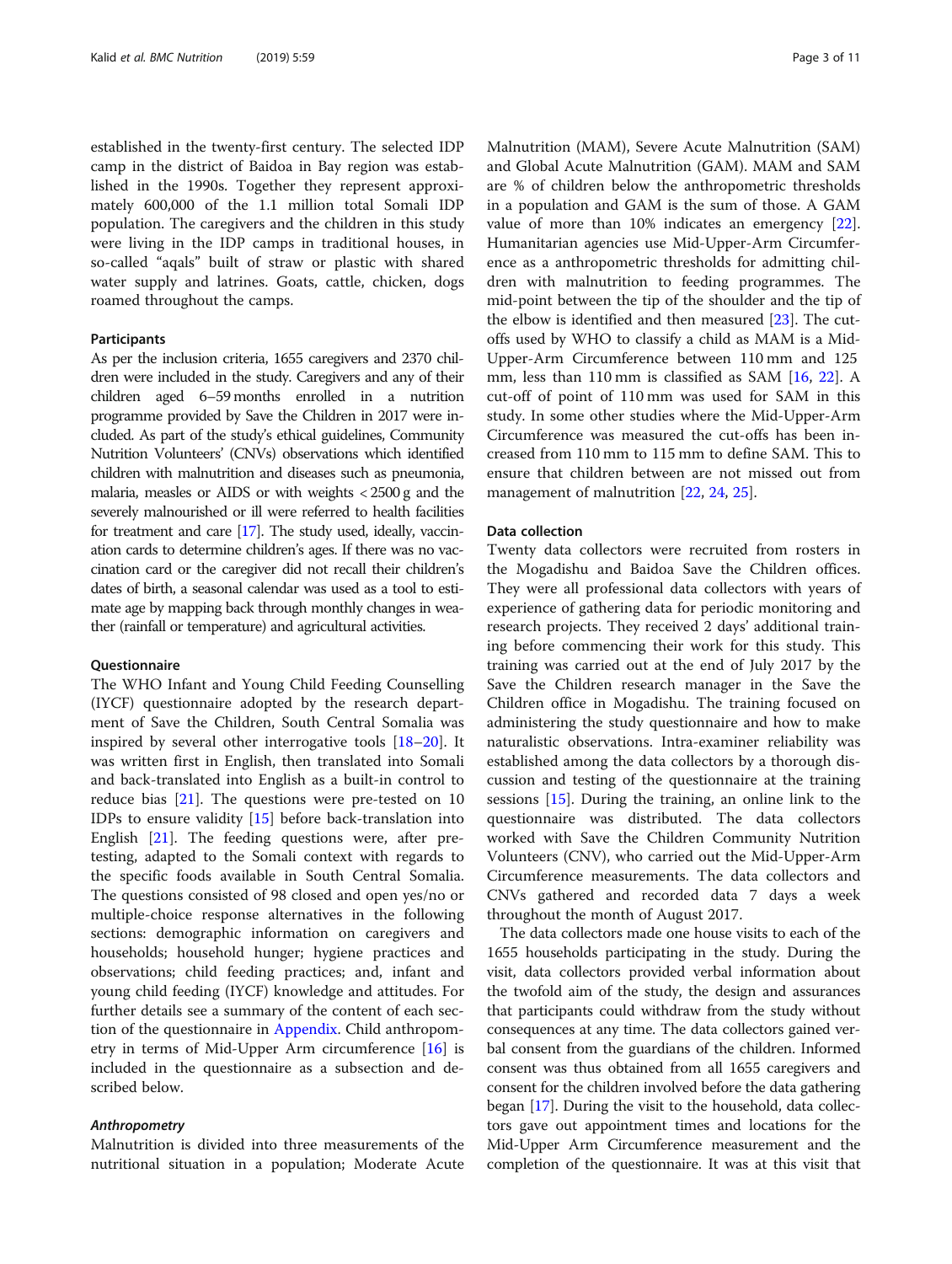data collectors collected observational data on hygiene. Using naturalistic observation the real-life environment created by the household member's behaviour was observed [[15](#page-9-0)]. Household hygiene practices and environment were observed for an hour without providing advice to the caregivers. Corrective measures were suggested after the observation. Data collectors evaluated the presence of human faeces, garbage, and animal droppings [\(Ap](#page-8-0)[pendix\)](#page-8-0). By asking caregivers if their household experienced hunger often, rarely/sometimes or never during the past month/30 days, data collectors assessed hunger levels within the household [[18](#page-9-0)]. The data collectors asked the caregivers to bring the child/children to the appointment at set time and place.

On the day of the appointment, to collect data at each IDP camp, data collectors and CNVs set up a collection centre in one of the 'aqals' in the IDP camp. CNVs set up their equipment for the anthropometric Mid-Upper-Arm measurements. At each appointment a CNV conducted the anthropometric Mid-Upper-Arm Circumference measurement/s of the child/children. The children turned up in a piece of cloths, or pants and a shirt. Children were examined in a standing position with their left/right arm hanging freely at their side. Because the arm measurement needed to be taken with a bare shoulder and arm, CNVs asked caregivers to remove any shirts with sleeves. For weak and young children, measurements were taken while in a recumbent position [[16\]](#page-9-0). The procedure took approximately 10 min including information. Together with the caregiver and their child/children, the data collectors filled out the questionnaire. This process took approximately 30 to 45 min. The data collectors sent the completed questionnaires, including observations and anthropometric Mid-Upper-

Arm Circumference measurement data, to the online server at Save the Children on a daily basis.

#### Analysis

The information gained from the three districts (Baidoa, Dharkenley, and Dayniile) was entered into Stata© statis-tical software (StataCorp LLC<sup>™</sup>) [\[26](#page-9-0)], cleaned and analyzed using mean (m), standard deviation (SD) and percentage (%). The Chi-squared test (Pearson chisquared), a non-parametric method for ordinal data, was used to analyze the differences between children aged 6–24 months and those aged 25–59 months for the classification of malnutrition and between the groups in each of the Baidoa, Dharkenley and Dayniile districts. Statistical significance was set at 0.05 [[15\]](#page-9-0).

#### Results

There was Severe (12.1%) and Global Acute (19.9%) Malnutrition among children in these Somalian IDP camps in August 2017; this was more frequent in the age group 6–24 months than it was in the age group 25– 59 months ( $p < 0.01$ ). The frequency of malnourished children in the Dayniile district  $(p < 0.01)$  was higher in comparison to the Baidoa and Dharkenley districts (Table 1). Child marriage among the caregivers and illiteracy among household heads were frequently reported (Table [2\)](#page-4-0). The use of ANCs and skilled birth attendants for deliveries in a health facility varied widely, from 89.2% in Baidoa, 9.5% in Dharkenley and 1.5% in Dayniile. For demographic data on caregivers ( $n = 1655$ ) and households ( $n = 1655$ ) see Table [2.](#page-4-0)

Hygiene ( $n = 1655$ ) was below what can be considered a result of hygiene practices (Table [3\)](#page-5-0).

Table 1 Malnutrition based on Community Nutrition Volunteers' measurements of Mid-Upper-Arm Circumference in children 6–59 months  $(n = 2370)$ 

|                                                       | <sup>a</sup> MAM | <sup>b</sup> SAM | <sup>c</sup> GAM |
|-------------------------------------------------------|------------------|------------------|------------------|
| Malnutrition in number (n) per district, sex, and age | $n\%$            | $n(\%)$          | $n\frac{9}{6}$   |
| Baidoa district ( $n = 1300$ )                        | 103(7.9)         | 73 (5.6)         | 176 (13.5)       |
| Dharkenley district ( $n = 809$ )                     | 71 (8.7)         | 27(3.3)          | 98 (12.1)        |
| Dayniile district ( $n = 261$ )                       | 31 (11.9)        | 21(8.0)          | 52 (19.9)        |
| p-value                                               | 0.115            | 0.005            | 0.006            |
| Male child (sex) $(n = 1182)$                         | 113(9.6)         | 62(5.2)          | 175 (14.8)       |
| Female child (sex) $(n = 1188)$                       | 92(7.7)          | 59 (5.0)         | 151 (12.7)       |
| p-value                                               | 0.116            | 0.758            | 0.139            |
| $\leq$ 24 months of age (n = 824)                     | 89 (10.8)        | 44(5.3)          | 133 (16.1)       |
| $> 24$ months of age ( $n = 1546$ )                   | 116(7.5)         | 77(5.0)          | 193 (12.5)       |
| p-value                                               | 0.007            | 0.705            | 0.014            |

<sup>a</sup>Moderate Acute Malnutrition (MAM)

b Severe Acute Malnutrition (SAM)

<sup>c</sup>Global Acute Malnutrition (GAM)

 $p$ -value <0.05 is marked with bold figures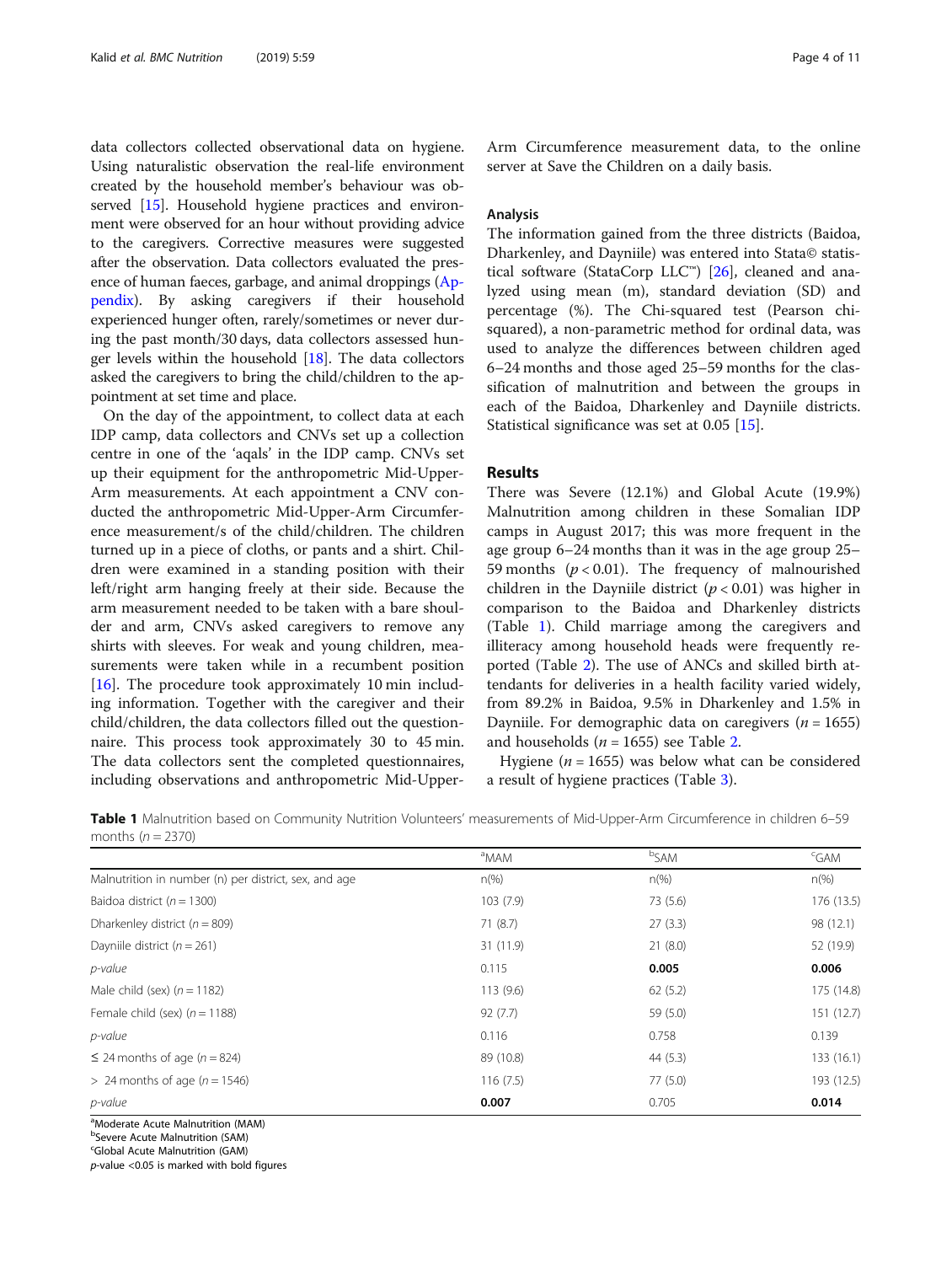<span id="page-4-0"></span>**Table 2** Demographic data on caregivers ( $n = 1655$ ) and the situation in the households ( $n = 1655$ )

| Demographic data on caregivers                |               | Baidoa ( $n = 946$ ) | Dharkenley ( $n = 573$ ) | Dayniile ( $n = 136$ ) |
|-----------------------------------------------|---------------|----------------------|--------------------------|------------------------|
|                                               |               | $n(\%)$              | $n(\%)$                  | $n\frac{\%}{2}$        |
| Age                                           | $15 - 24$     | 238 (25.2)           | 236 (41.2)               | 30(22.1)               |
|                                               | $25 - 34$     | 433 (45.8)           | 246 (42.9)               | 74 (54.4)              |
|                                               | $35 - 44$     | 230 (24.3)           | 80 (14.0)                | 29 (21.3)              |
|                                               | 45 and above  | 45 (4.8)             | 11(1.9)                  | 3(2.2)                 |
| Age at first birth                            | $14 - 17$     | 785 (83.0)           | 572 (99.8)               | 130 (95.6)             |
|                                               | $18 - 34$     | 149 (15.8)           | 1(0.2)                   | 6(4.4)                 |
|                                               | $35 - 44$     | 12(1.3)              | $\circ$                  | $\mathbf 0$            |
| Age at first marriage                         | $14 - 17$     | 379 (40.1)           | 432 (75.4)               | 104 (76.5)             |
|                                               | $18 - 34$     | 560 (59.2)           | 141 (24.6)               | 32 (22.5)              |
|                                               | $35 - 44$     | 7(0.7)               | $\circ$                  | $\mathbf{0}$           |
| Age at first marriage                         | $mean \pm SD$ | $18.9 \pm 3.8$       | $15.9 \pm 1.9$           | $16.3 \pm 26$          |
| Demographic data on households ( $n = 1655$ ) |               |                      |                          |                        |
| Head of household                             |               | $n(\%)$              | $n\frac{\%}{2}$          | $n\frac{\%}{2}$        |
| Head of household is female (n and %)         |               | 44 (4.7)             | 138 (24.1)               | 31 (22.8)              |
| Head of family can read and write (n and %)   |               | 156 (16.5)           | 30(5.2)                  | 24 (17.6)              |
| No direct income in household (n and %)       |               | 199 (21.0)           | 218 (38.0)               | 30(22.1)               |
| Household hunger                              |               | $n(\%)$              | $n\frac{\%}{\%}$         | $n\frac{\%}{2}$        |
| Often (n and %)                               |               | 427 (45.1)           | 26(4.5)                  | 5(3.7)                 |
| Rarely/Sometimes (n and %)                    |               | 519 (54.9)           | 547 (95.5)               | 131 (96.3)             |
| Never (n and %)                               |               | 0                    | $\circ$                  | 0                      |

Caregivers' statements on child feeding practices  $(n =$ 1655) indicate the presence of unhealthy practices, such as giving animal milk to a child under 6 months in Baidoa  $n = 459$  (48.5%), in Dharkenley  $n = 299$  (52.2%) and in Dayniile  $n = 120$  (88.2%), using water to quench the thirst of newborn infants Baidoa  $n = 583$  (61.6%), Dharkenley  $n = 267$  (46.6%), Dayniile  $n = 132$  (97.1%), perceiving colostrum to be harmful to the health of a child Baidoa  $n =$ 485 (51.3%), Dharkenley  $n = 360$  (62.8%), Dayniile  $n = 46$ (33.8%) and giving fewer liquids than normal to a child with diarrhoea Baidoa  $n = 211$  (22.3%), Dharkenley 161 (28.1%), Dayniile  $n = 77$  (56.6%) (Table [4\)](#page-5-0). Table [5](#page-6-0) presents the knowledge and attitudes of caregivers regarding infant and young child feeding. Gaps identified were the unhealthy practices of sugar or glucose water to children under 6 months. Half to two-thirds of the caregivers stated that a newborn baby should be put on the breast to suckle within an hour after birth and that breastfeeding should be continued throughout the entire complementary foods period until the child reached the age of two. Most caregivers reported that the introduction of solid and semisolid food should be introduced to children after 6 months of age. Food that could be introduced to a child during the complementary food period included thin porridge, rice, vegetables, fruits and fruit juice, egg yolk or whole eggs, meat, fish and poultry.

# Discussion

The nutrition situation in Dayniile was critical (GAM 19.9%), whereas in Dharkenley and Baidoa the situation was serious (GAM 12.1 and 13.5% respectively). With the Somali national GAM level sitting at 17.4%, the situation in two of the three districts included in this study was actually less serious for children compared to the national average [[6,](#page-9-0) [27](#page-9-0), [28](#page-10-0)]. The MAM in Dayniile (8.0%), Baidoa (5.6%) and Dharkenley (3.3%) can be compared with the national MAM figure of 3.2% indicating there was more MAM for the children included in this study than the national data indicated [[6,](#page-9-0) [27](#page-9-0), [28](#page-10-0)]. With figures like this it goes without saying that SAM is endemic for Somali children on a national level. In one systematic review, the risk of malnutrition in Somalia was shown to be largely predictable. A key predictor of malnutrition was in a previous study shown to be the presence of disease, such as HIV and other chronic conditions. It was concluded that healthcare and support efforts had to include infected IDPs located outside of IDP camps as well as those within if malnutrition was to be avoided [[4](#page-9-0)]. Another key predictor of malnutrition was the lack of close monitoring of drought forecasts. The study showed that closer monitoring of climatic trends could provide valuable information for nutritional intervention planning  $[5]$  $[5]$ . In 2017, when our study was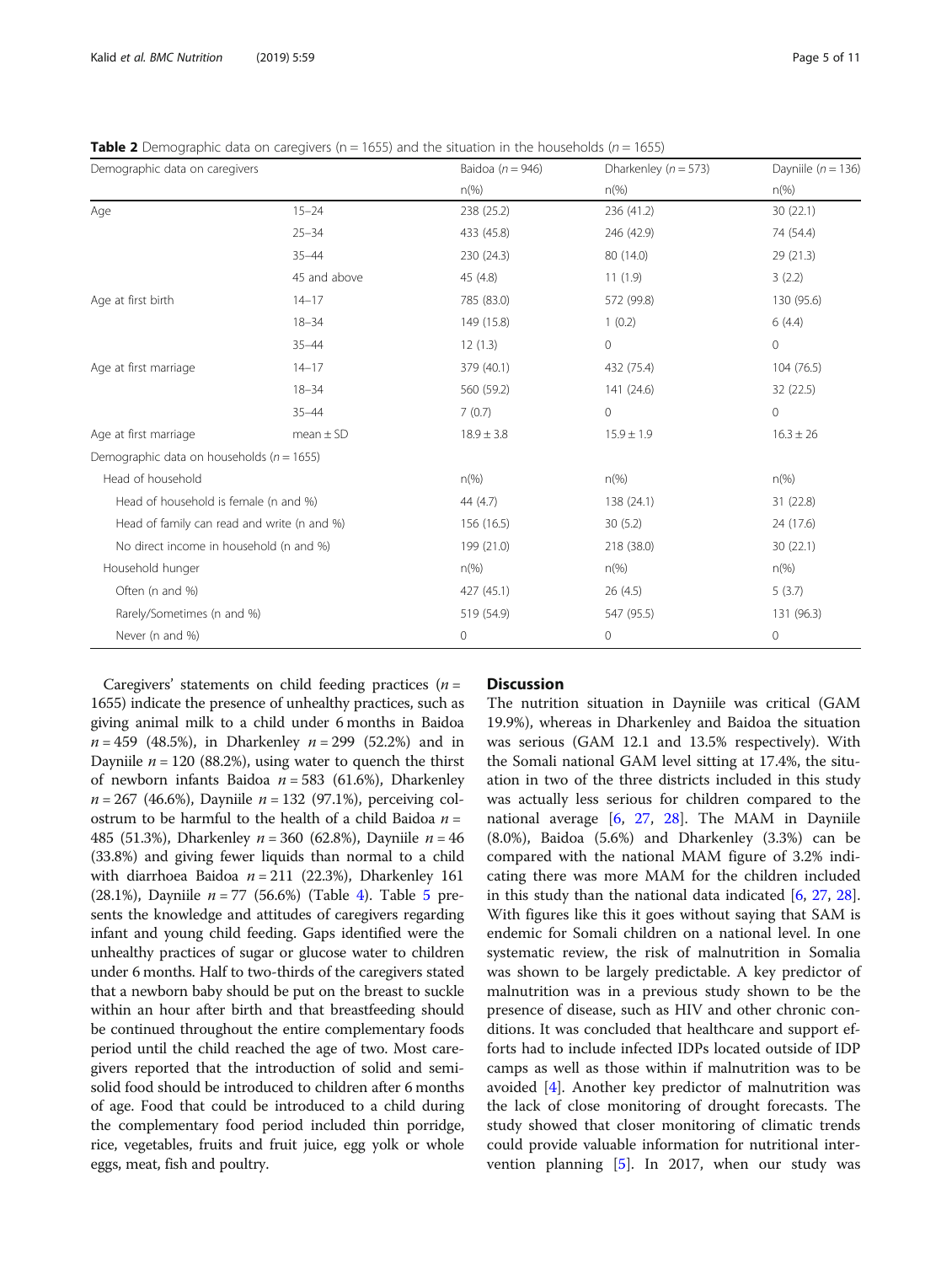<span id="page-5-0"></span>**Table 3** Caregivers' statements and data collectors' naturalistic observations on hygiene practices ( $n = 1665$ )

| Hygiene practices                                          |           | Baidoa         | Dharkenley      | Dayniile                 |
|------------------------------------------------------------|-----------|----------------|-----------------|--------------------------|
|                                                            |           | $(n = 946)$    | $(n = 573)$     | $(n = 136)$              |
| Caregivers' statements                                     |           | $n\frac{9}{6}$ | $n\frac{\%}{2}$ | $n\frac{\%}{2}$          |
| No treatment for drinking water                            |           | 203 (21.5)     | 151 (26.4)      | 74 (54.4)                |
| Drinking water treated with boiling                        |           | 231 (24.4)     | 299 (52.2)      | 58 (42.6)                |
| Drinking water treated with tablets                        |           | 512 (54.1)     | 123(21.5)       | 4(2.9)                   |
| Adult family members wash hands with soap before a meal    | Never     | 148 (15.6)     | 117(20.4)       | 22(16.2)                 |
|                                                            | Sometimes | 460 (48.6)     | 416 (72.6)      | 113 (83.1)               |
|                                                            | Always    | 338 (35.7)     | 40(7.0)         | 1(0.7)                   |
| Children wash hands with soap before a meal                | Never     | 225 (23.8)     | 103 (18.0)      | 22 (16.2)                |
|                                                            | Sometimes | 586 (61.9)     | 366 (63.9)      | 113 (83.1)               |
|                                                            | Always    | 135 (14.3)     | 104 (18.2)      | 1(0.7)                   |
| Adult family members wash hands with soap after defecation | Never     | 192 (20.3)     | 61(10.6)        | 12(8.8)                  |
|                                                            | Sometimes | 476 (50.3)     | 379 (66.1)      | 116 (85.3)               |
|                                                            | Always    | 278 (29.4)     | 133 (23.2)      | 8(5.9)                   |
| Children wash hands with soap after defecation             | Never     | 232 (24.5)     | 67(11.7)        | 33 (24.3)                |
|                                                            | Sometimes | 600 (63.4)     | 384 (67.0)      | 99 (72.8)                |
|                                                            | Always    | 114(12.1)      | 122(21.3)       | 4(2.9)                   |
| Naturalistic observations                                  |           | $n\frac{9}{6}$ | $n\frac{\%}{2}$ | $n\frac{\omega}{\omega}$ |
| Caregiver's hands are clean                                |           | 381 (40.3)     | 258 (45.0)      | 1(0.7)                   |
| Caregiver's clothes are clean                              |           | 349 (36.9)     | 292 (51.0)      | 23 (16.9)                |
| Interior of house looks swept                              |           | 501 (53.0)     | 268 (45.9)      | 85 (62.5)                |
| Drinking container is covered                              |           | 602 (63.0)     | 321 (56.0)      | 50 (36.8)                |
| Human faeces observed around the house                     |           | 434 (45.9)     | 89 (15.5)       | 47 (34.6)                |
| Animal droppings observed around the house                 |           | 485 (51.3)     | 142 (24.8)      | 68 (50.0)                |
| Household waste observed around the house                  |           | 488 (51.6)     | 171 (29.8)      | 92 (67.6)                |

carried out, a nationwide famine was making assistance necessary to IDPs both in the camps and outside of them. Humanitarian agencies were scaling up their efforts to reach the nearly 1.2 million children under five who were acutely malnourished [\[8\]](#page-9-0). The Food and Agriculture Organization of the United Nations [\[29](#page-10-0)], continues to report widespread shortages of water across Somalia, nearly 1.7 million people living in emergency situations and a further 72.869 people being displaced. Researchers now agree that gaps in local caring practices should be identified as a baseline prior to scaling up interventions [\[13](#page-9-0), [14,](#page-9-0) [30\]](#page-10-0).

The use of ANCs and skilled birth attendants for deliveries in a health facility varied widely, from 89.2% in Baidoa, 9.5% in Dharkenley and 1.5% in Dayniile. This is a striking difference that can influence nutrition knowledge and hygiene practices. The IDP camp in Baidoa was since decades established compared to the IDP camps in Dharkenley and Dayniile established in the twenty-first century. The time from establishment might influence women's ANC visits and facility-based births. The contact with health care providers at the health facility can influence women's nutrition knowledge and

**Table 4** Caregivers' statements on child feeding practices ( $n = 1665$ )

|                                                                              | Baidoa ( $n = 946$ ) | Dharkenley ( $n = 573$ ) | Dayniile ( $n = 136$ ) |
|------------------------------------------------------------------------------|----------------------|--------------------------|------------------------|
| Caregivers agreed to the following statements:                               | $n\frac{9}{6}$       | $n\frac{9}{6}$           | $n(\%)$                |
| Animal milk (goat and camel) should be given to children $<$ 5 months        | 459 (48.5)           | 299 (52.2)               | 120 (88.2)             |
| A 3 day-old baby needs water to quench its thirst                            | 583 (61.6)           | 267 (46.6)               | 132 (97.1)             |
| Breastfeeding increases mother-child bonding                                 | 714 (75.5)           | 424 (74.0)               | 125 (91.9)             |
| First yellow breast milk (danbar, colostrum) is harmful to children's health | 485 (51.3)           | 360 (62.8)               | 46 (33.8)              |
| A small child with diarrhoea should be given fewer liquids than normal       | 211(22.3)            | 161(28.1)                | 77 (56.6)              |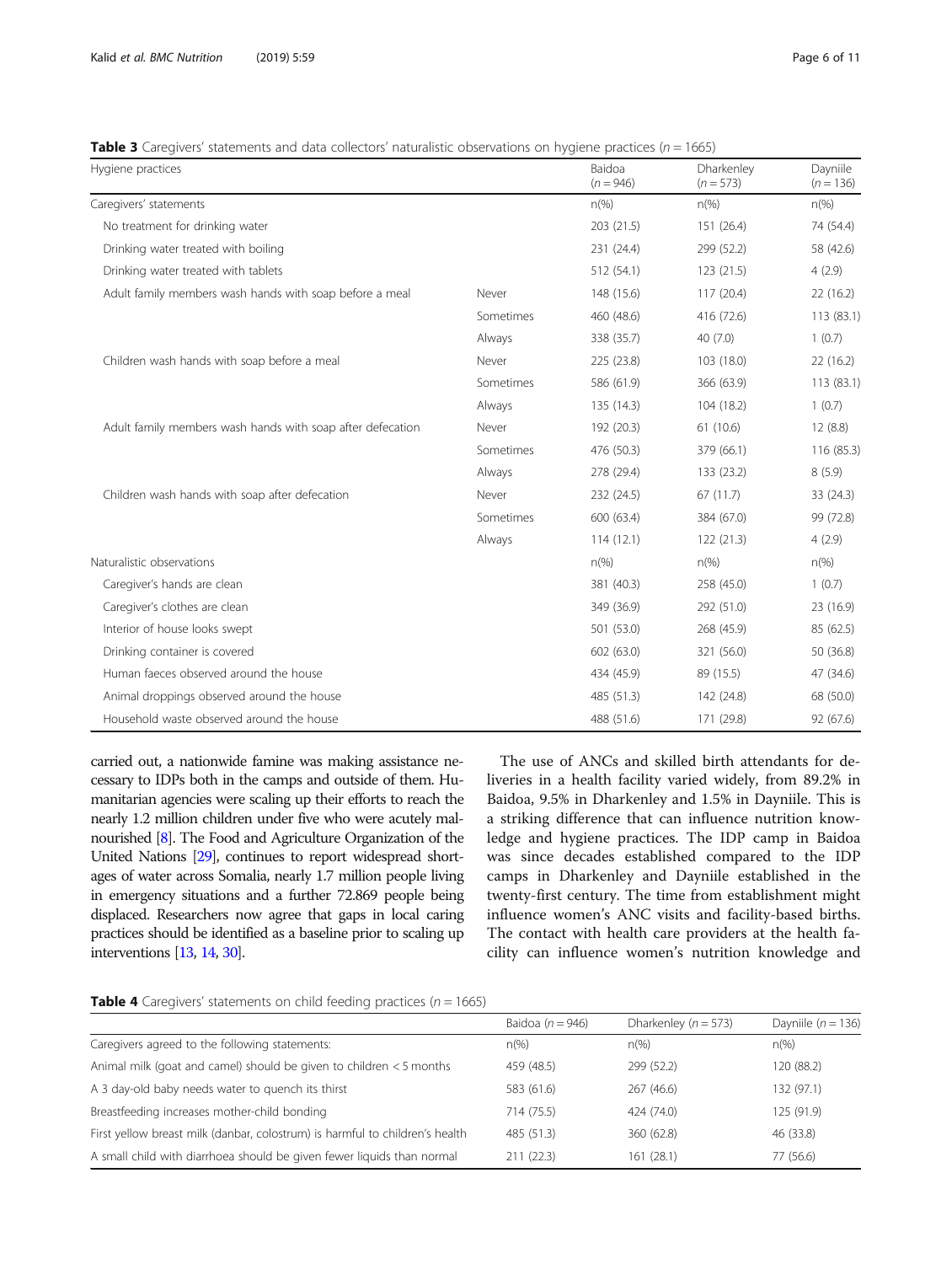# <span id="page-6-0"></span>**Table 5** Caregivers' knowledge and attitudes regarding infant and young child feeding ( $n = 1665$ )

|                                                                                                                                | Baidoa<br>$(n = 946)$ | Dharkenley<br>$(n = 573)$ | Dayniile<br>$(n = 136)$ |
|--------------------------------------------------------------------------------------------------------------------------------|-----------------------|---------------------------|-------------------------|
| The caregivers agreed with the following statements:                                                                           |                       |                           |                         |
| A newborn baby should be put on the breast to suckle:                                                                          | $n(\%)$               | $n(\%)$                   | $n(\%)$                 |
| within an hour after birth                                                                                                     | 705 (74.5)            | 327 (57.1)                | 12(8.8)                 |
| between 1 and 2 h after birth                                                                                                  | 173 (18.3)            | 224 (39.1)                | 118 (86.8)              |
| more than 2 h after birth                                                                                                      | 57(6.0)               | 22(3.8)                   | 6(4.4)                  |
| An infant should be fed on the mother's breast milk without other solid or<br>non-solid food items (even without water) for:   | $n$ (%)               | $n\frac{9}{6}$            | $n(\%)$                 |
| up to 3 months                                                                                                                 | 232 (24.5)            | 146 (25.5)                | 17(12.5)                |
| up to 6 months                                                                                                                 | 590 (62.4)            | 273 (47.6)                | 115 (84.6)              |
| The following foods could be introduced to an infant in addition to breast milk                                                | $n$ (%)               | $n\frac{9}{6}$            | $n(\%)$                 |
| Sugar water or glucose water                                                                                                   |                       |                           |                         |
| under 6 months                                                                                                                 | 178 (18.8)            | 289 (50.4)                | 115 (84.6)              |
| between 6-8 months                                                                                                             | 401 (42.3)            | 217 (37.9)                | 19 (14.0)               |
| above 8 months                                                                                                                 | 314 (33.2)            | 65 (11.3)                 | $\mathbb O$             |
| Thin porridge                                                                                                                  |                       |                           |                         |
| under the age of 6 months                                                                                                      | 70 (7.4)              | 69 (12.0)                 | 18 (13.2)               |
| between the age of 6-8 months                                                                                                  | 221 (23.4)            | 279 (48.7)                | 102 (75.0)              |
| above the age of 8 months                                                                                                      | 583 (61.6)            | 204 (35.6)                | 11(8.1)                 |
| Rice                                                                                                                           |                       |                           |                         |
| under the age of 6 months                                                                                                      | 58 (6.1)              | 27(4.7)                   | 23 (16.9)               |
| between the age of 6-8 months                                                                                                  | 181 (19.1)            | 243 (42.4)                | 36 (25.5)               |
| above the age of 8 months                                                                                                      | 634 (68.0)            | 281 (49.0)                | 76 (55.9)               |
| Vegetables                                                                                                                     |                       |                           |                         |
| under the age of 6 months                                                                                                      | 64 (6.8)              | 24 (4.2)                  | 20 (14.7)               |
| between the age of 6-8 months                                                                                                  | 189 (20.0)            | 176 (30.7)                | 31 (22.8)               |
| above the age of 8 months                                                                                                      | 604 (63.8)            | 349 (60.9)                | 82 (60.3)               |
| Fruits and fruit juice                                                                                                         |                       |                           |                         |
| under the age of 6 months                                                                                                      | 66 (7.0)              | 22(3.8)                   | 24 (17.6)               |
| between the age of 6-8 months                                                                                                  | 195 (20.6)            | 217 (37.8)                | 62 (45.6)               |
| above the age of 8 months                                                                                                      | 574 (60.9)            | 313 (54.6)                | 48 (35.3)               |
| Eggs (yolk and whole)                                                                                                          |                       |                           |                         |
| under the age of 6 months                                                                                                      | 70 (7.4)              | 55 (9.6)                  | 16 (11.8)               |
| between the age of 6-8 months                                                                                                  | 190 (20)              | 209 (36.5)                | 78 (57.4)               |
| above the age of 8 months                                                                                                      | 506 (53.5)            | 281 (49)                  | 39 (28.7)               |
| Meat/fish/poultry flesh                                                                                                        |                       |                           |                         |
| under the age of 6 months                                                                                                      | 69 (7.3)              | 43 (7.5)                  | 11(8)                   |
| between the age of 6-8 months                                                                                                  | 164 (17.3)            | 162 (28.3)                | 25 (18.4)               |
| above the age of 8 months                                                                                                      | 509 (53.8)            | 337 (58.8)                | 96 (70.6)               |
| A baby between 6-8 months should be fed in a day:                                                                              | $n(\%)$               | $n\frac{9}{6}$            | $n\%$                   |
|                                                                                                                                |                       |                           |                         |
| once or less                                                                                                                   | 259 (27.4)            | 52 (9)                    | 8(5.9)                  |
| twice or more                                                                                                                  | 644 (68)              | 508 (88.7)                | 127 (93.4)              |
| An infant should continue to breastfeed in addition to other complementary solid<br>and non-solid food items up to the age of: | $n\frac{9}{6}$        | $n\frac{9}{6}$            | $n\frac{9}{6}$          |
| 1 year                                                                                                                         | 386 (40.8)            | 129 (22.51)               | 33 (24.26)              |
| 2 years                                                                                                                        | 509 (53.8)            | 432 (75.4)                | 102 (75.0)              |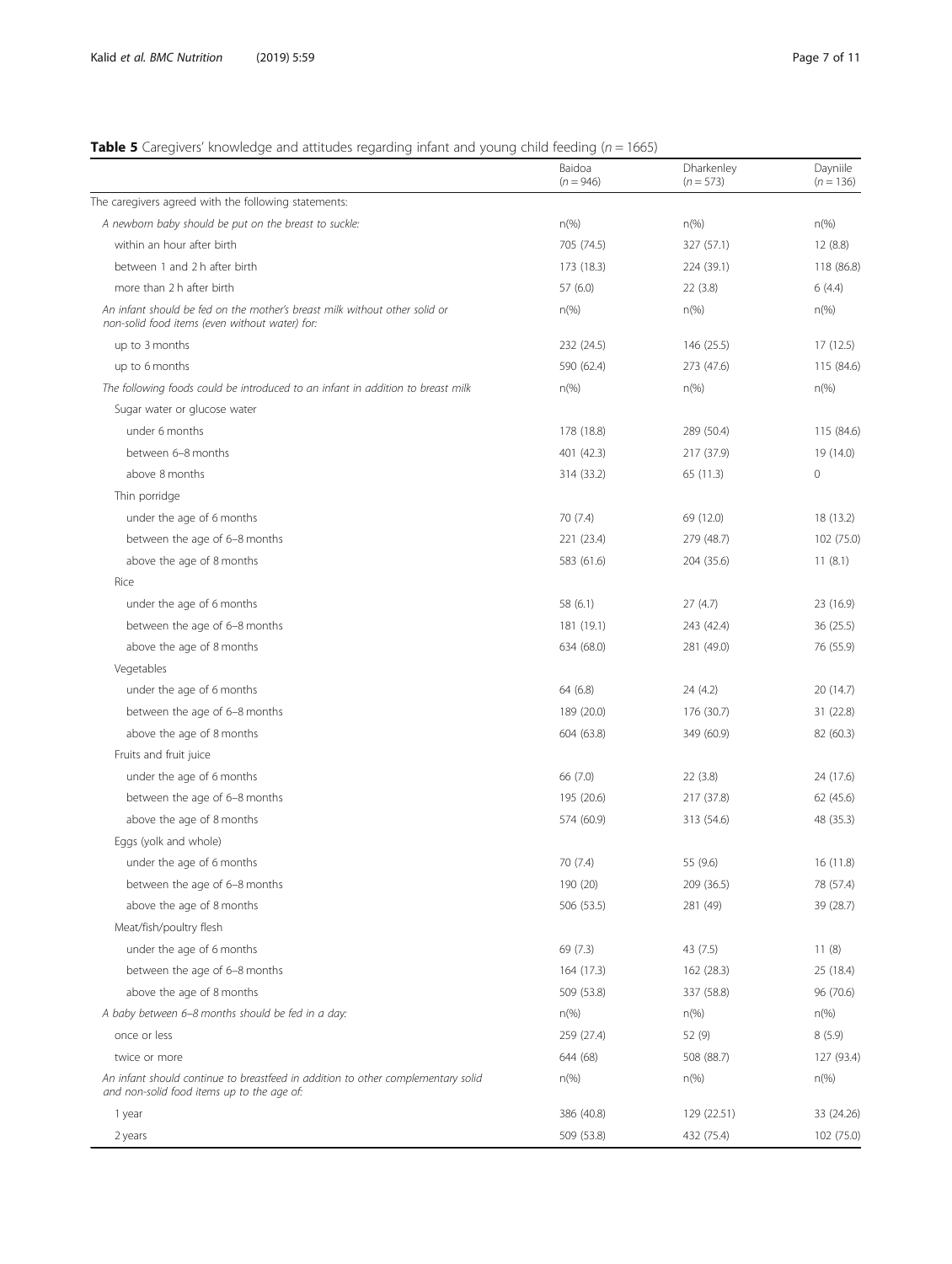hygiene practices. This is interesting because the households in Baidoa reported high hunger levels but they had fairly decent hygiene practices. And it looks like households in the Dayniile had poor hygiene practices though they reported low hunger levels. The acceptability and accessibility of health professionals in the health facilities might differ between the camps due to the time from establishment. The gaps in the hygiene and feeding practices identified in this study can be used to build the capacity of local caregivers, through counselling or education, in areas such as hygiene, breastfeeding, and complementary feeding practices. Advice from health professionals at MCH clinics can help to promote the benefits of colostrum, early initiation of breastfeeding after birth and exclusive breastfeeding for 6 months continued to 24 months with complementary feeding practices. This is consistent with previous research and recommendations on counselling, education and programme implementation [[31](#page-10-0)–[33\]](#page-10-0) in various settings.

According to the Sustainable Development Goals (SDGs) [\[34,](#page-10-0) [35\]](#page-10-0) the potential for a child to thrive starts with pregnancy and is particularly important in the first months and years when children are most vulnerable to sickness and malnutrition. Consequently, a cash-based intervention and the risk of acute malnutrition in children aged 6–59 months living in IDP camps in Mogadishu, Somalia was undertaken in 2016. The conclusion was that cash-based interventions improved wealth and food security but did not reduce acute malnutrition in children. The authors suggested the addition of specific nutritious foods and more communication around social and behavioural change would be more effective [\[10\]](#page-9-0).

Sustainable humanitarian assistance in terms of counselling or education in care practices may enhance caregivers' resilience in the long-term [[31](#page-10-0)] when combined with other emergency efforts from time to time [[4,](#page-9-0) [5](#page-9-0)]. The distress caused by long term insecurity, lack of income and drought and the effect of recurrent emergencies on the emotional well-being and mental health of caregivers and children was not investigated in this study although it needs further attention. In an upcoming study the correlations between malnutrition and care practices considering water, sanitation and hygiene will be more closely examined. The results, it is hoped, will further contribute to the understanding of effective interventions in malnutrition.

This study showed that children aged 24 months were most vulnerable to malnutrition. This may be a result of the occasional hunger situation in participant households and the presence of unhealthy practices regarding hygiene and feeding. After the acute phase of humanitarian assistance, a more sustainable phase of humanitarian assistance and the reintegration of IDPs has been emphasized [[4,](#page-9-0) [27](#page-9-0), [28](#page-10-0)]. Sustainable humanitarian assistance in the form of clean water supplies and sanitation modalities is one fundamental strategy for health; another is education. Hygiene and cleanliness are well-known keys to the health and growth of children [\[4,](#page-9-0) [30](#page-10-0)]. Universal, affordable and sustainable access to water, sanitation, and hygiene (WASH) is a public health effort focusing on SDG 6 [[30](#page-10-0), [35](#page-10-0)]. It includes behaviour change communication for caregivers with limited education including depression and stressful situations, it will help development agencies to design the best programmes for caregivers in the future [\[30](#page-10-0)].

#### Limitations

The main limitation of the data was regarding construct validity [\[15](#page-9-0)] and the lack of statistical correlations across the data. Alpha-reliability was not measured. Instead, we chose to rely on conclusion validity among the authors of this study, discussing and reflecting on similarities and differences between and across the data. The decision was taken to present the data from the three districts separately to provide readers with a more nuanced picture of IDPs across Somalia. The results from Baidoa could reflect its long history of humanitarian aid and suggest that caregivers there knew more about child health and nutrition than in the other two districts. It could be seen as a strength of our study that it was possible to compare our results with country data [[15\]](#page-9-0).

In our experience, social-acceptability bias [[15\]](#page-9-0) may be a problem with some of the questions in the questionnaire. For example, mothers answered that they always washed their hands before preparing food or before a meal, but when naturalistic observations were conducted, based on standard criteria in the questionnaire, this washing did not seem to have taken place. The fact that reported household hunger levels did not fully correspond with child anthropometry Mid-Upper-Arm Circumference  $(n = 2370)$  suggests that caregivers may have underreported hunger levels by disproportionately choosing the 'rarely/sometimes' option. The utilization of the Mid-Upper-Arm Circumference measurement [[16\]](#page-9-0), despite its limitations, could be seen as strengthening reliability when carried out by well-trained CNVs and recorded by experienced data collectors.

Intra-examiner reliability of the questionnaire was established through consensus validity among the data collectors at the training event organised before the commencement of data collection and pilot testing. Regarding generalization, there are several weaknesses in this study [[15](#page-9-0)]. It is important for further studies to use random sampling to avoid biased results; to present the effect of birth order on malnutrition when more than one child is included from a household and weight for height in addition to the Mid-Upper-Arm measurements.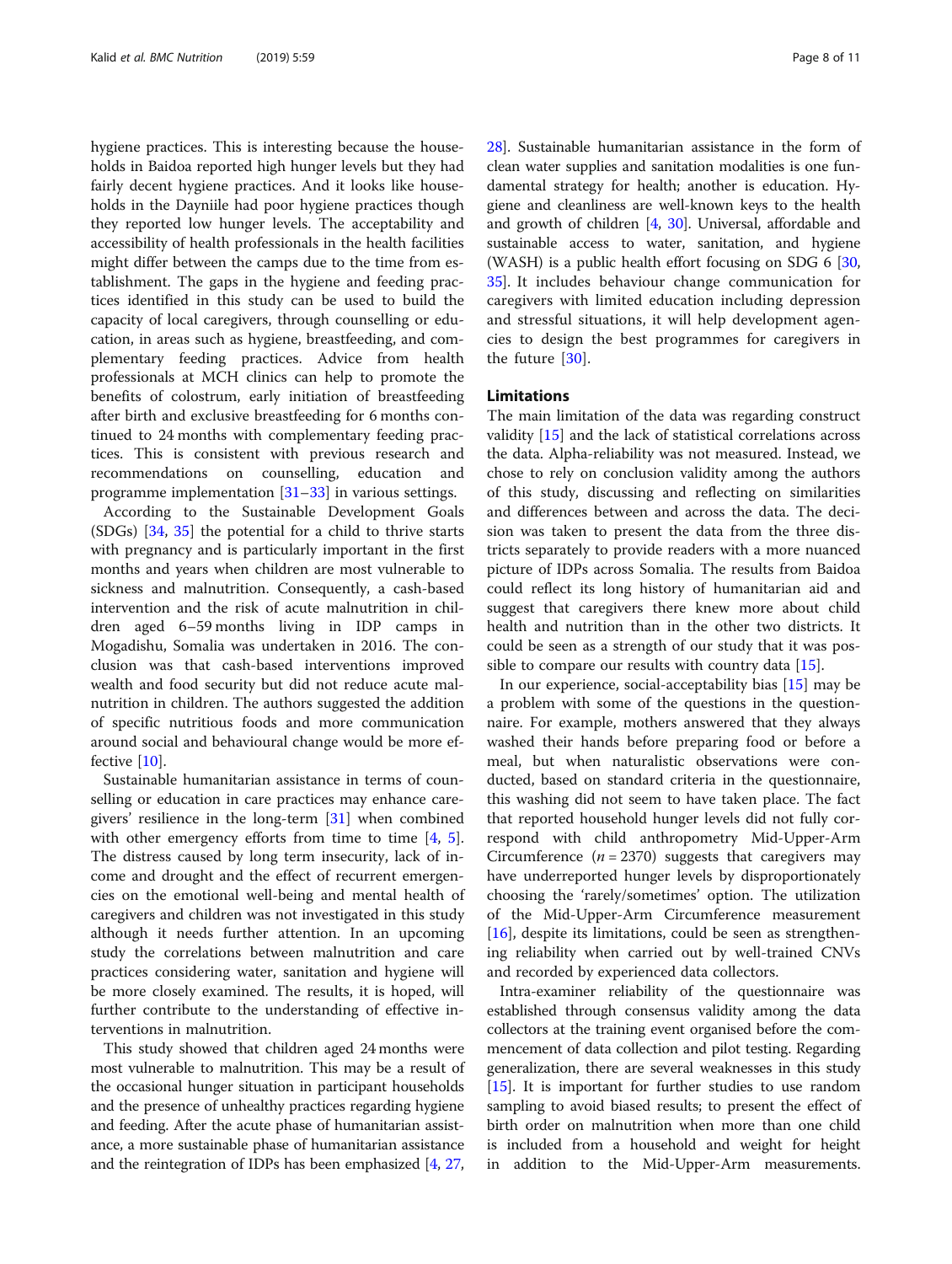<span id="page-8-0"></span>Concurrently with this study, the USAID [[36\]](#page-10-0) and UN Refugee Agency (UNHCR) described similar results [[37](#page-10-0)]. Hence, the recommendations from this study, with caution, can be applied not only to Somali internally displaced children and their caregivers but can be generalized to similar IDP settings elsewhere in the world.

#### Conclusion

This study provides information on risk factors for malnutrition of children 6–59 months from three districts of Somalia with frequent humanitarian crises. The risk factors for malnutrition in this study derive from gaps in the caregiver's knowledge, attitudes and practices regarding hygiene and feeding. The data can be helpful in documenting child malnutrition levels in Somalia and prioritizing the actions needed to combat these. The information on gaps can be helpful in designing future educational programmes for caregivers in at-risk population groups. The results can be presented to local authorities in the planning phase of humanitarian aid interventions.

#### Appendix

Content of the sections in the Infant and Young Child Feeding (IYCF) questionnaire Demographic information on caregivers and households

#### Household hunger

In the Hunger in the household section (Table [2](#page-4-0)) all available response alternatives are presented for the three questions, with the response alternatives: never, rarely/sometimes  $(1-10$  times per 30 days) and often (> 10 times per 30 days). The questions were: "In the past 4 weeks/30 days was there no food to eat of any kind in your house because of lack of resources to get food? In the past 4 weeks/30 days did you or any household member go to sleep at night hungry because there was not enough food? In the past 4 weeks/30 days did you or any household member go a whole day and night without eating anything at all because there was not enough food?"

#### Hygiene practices and observations

Hygiene practices and observations of hygiene practices included questions to caregivers and additional naturalistic observations made by the data collectors. For example, the question "How do you treat drinking water?" was asked with the response alternatives being:  $0 = not$ treated,  $1 =$  boiling,  $2 =$  tablets. This question is presented in Table [3](#page-5-0) alongside total results for hygienic practices, where  $1 = \text{boiling} + 2 = \text{tables}$ . Questions about adult and children family members handwashing with soap before a meal and after defecation included the response alternatives  $0 =$  never,  $1 =$  sometimes and

2 = always. Data collectors observed the caregivers' clothes with the alternatives  $1 = \text{dirty}, 2 = \text{dusty},$  or  $3 = \text{?}$ clean. The clean alternative is presented.

The questions: "Does the interior of the house look like it needs to be swept?", "Is drinking containers covered?", "Can human faeces, animal droppings, garbage be observed around the house?" came with the closed response alternative Yes/No.

## Child feeding practices

Child feeding practices with caregivers' statements the use of colostrum, animal milk or water, infant bonding and the treatment of diarrhoea had the response alternatives of  $1 = \text{agree}$ ,  $2 = \text{disagree}$  and  $3 = \text{not sure}$ . This will be reported on with the agree alternatives in Table [4.](#page-5-0)

# Infant and Young Child Feeding (IYCF) knowledge and attitudes

In the section IYCF knowledge and attitudes (Table [5](#page-6-0)) caregivers' knowledge and attitudes are presented in response to the following questions: "How long after birth a baby should be put to the breast to suckle and for how long an infant should be fed on the mother's breast milk without other solid or non-solid food items (even without water)?" and "At what age should the following foods be introduced to an infant in addition to breastmilk?" A set of food alternatives are presented in Table [5](#page-6-0) with response alternatives before 6 months, between 6 and 8 months and after 8 months of age. "In a typical day, how many times should a baby aged between 6-8 months be fed?" was asked with response alternatives  $1 =$  once or less,  $2 =$  twice or more, and "How long should an infant continue breastfeeding in addition to other complementary solid and non-solid food items?" was asked with response alternatives  $1 = \text{up}$  to one year,  $2 = up to 2 years.$ 

#### Anthropometry

Mid-Upper Arm Circumference MAM >110 mm - <125 SAM <110 mm with/without bilateral pitting odema.

#### Abbreviations

CNV: Community Nutrition Volunteers; GAM: Global Acute Malnutrition; IDP: Internally Displaced Person; IYCF: Infant and Young Child Feeding; MAM: Moderate Acute Malnutrition; SAM: Severe Acute Malnutrition

#### Acknowledgments

The authors acknowledge Save the Children Program Development and Quality Directorate for securing the grant of this study, the Somali Federal Ministry of Health, Community Nutrition Volunteers (CNV) and participating caregivers in Somalia.

#### Authors' contributions

All authors contributed to the design of the study, interpretation of analyzed data and writing of the manuscript. MK developed the study design together with KE FO, MS and FD. MK gathered the data together with local data collectors and CNVs under the supervision of MS. MK entered the data into the data set and performed the analysis on the data under supervision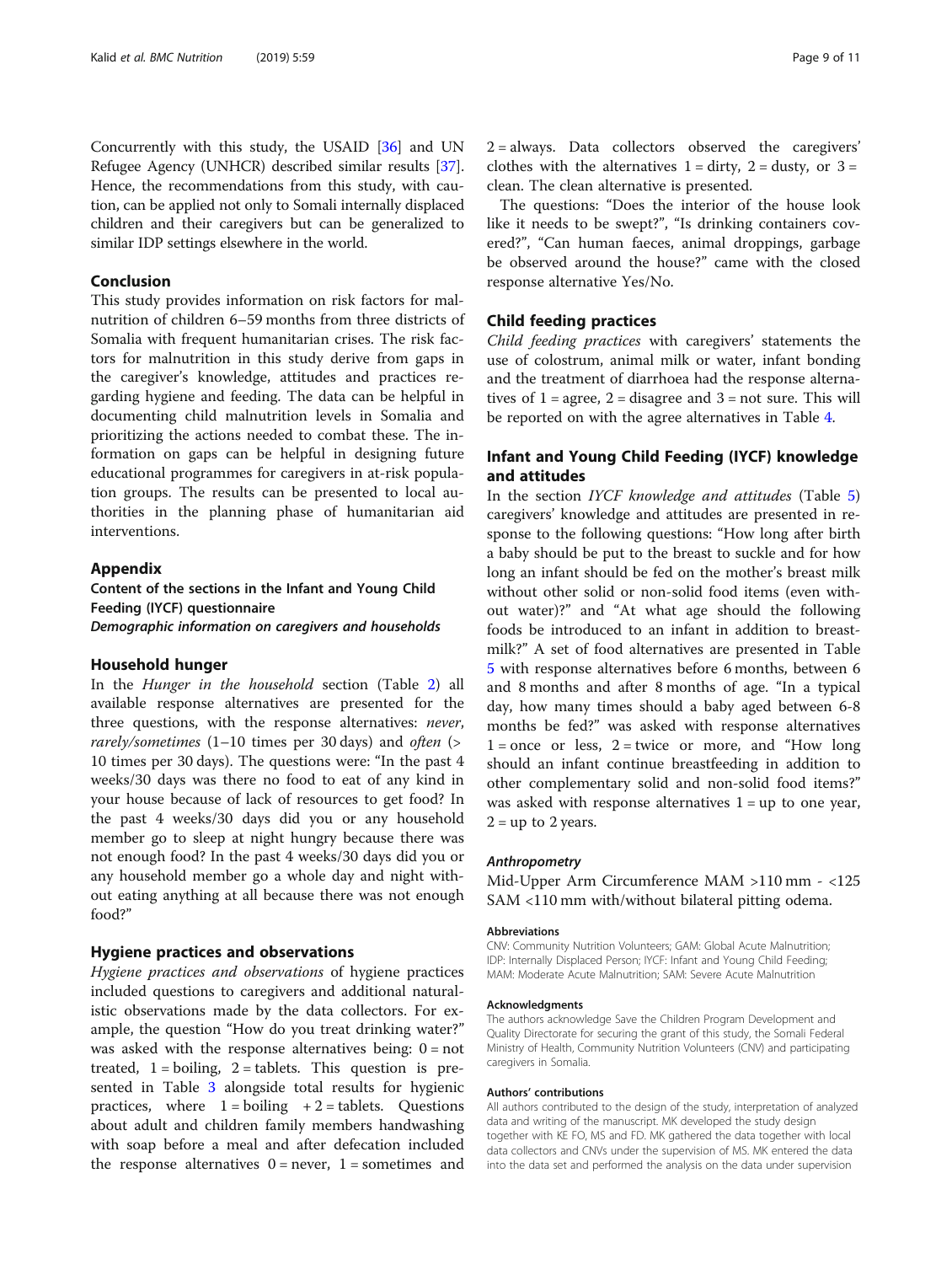<span id="page-9-0"></span>of MS. MK wrote the manuscript together with KE, FO, and FD. All authors read and approved the final manuscript.

#### Funding

Save the Children, Somalia Country Office funded the study. There is no conflict of interest to be declared.

#### Availability of data and materials

All of the data and materials related to this study are available upon request from Save the Children, Somalia Country office. The data is stored on the Save the Children server.

#### Ethics approval and consent to participate

The Research and Ethics Review Committee of the Ministry of Health, South Central Somalia provided ethical approval (D-nr: MoH& HS/DGO/0129) for the study in 2017. The committee agreed verbal information from participants was sufficient to gather data. Because children were involved in this study, information and consent was exchanged with adult guardians.

#### Consent for publication

The verbal information and verbal consent included confirmation from guardians to publish data on the children.

#### Competing interests

The authors declare that they have no competing interests.

#### Author details

<sup>1</sup>Save the Children International, Somalia and Dalarna University, School of Education, Health and Social Studies, Dalarna University, Falun, Sweden. <sup>2</sup>School of Education, Health and Social Studies, Dalarna University, Högskolegatan 2, 791 31 Falun, Sweden. <sup>3</sup>Research Evaluation, Monitoring, Learning and Monitoring (REALM) Save the Children International, Somalia Country Office, Nairobi, Kenya. <sup>4</sup>Fiona Dykes, Maternal and Infant Nutrition and Nurture Unit (MAINN), School of Community Health and Midwifery, University of Central Lancashire, Preston, Lancashire PR1 2HE, UK.

#### Received: 1 June 2019 Accepted: 13 November 2019 Published online: 17 December 2019

#### References

- Leidman E, Tromble E, Yermina A, Johnston R, Isokpunwu C, Adeniran A, et al. Acute malnutrition among children, mortality, and humanitarian interventions in conflict-affected regions - Nigeria, October 2016-march 2017. MMWR Morb Mortal Wkly Rep. 2017;66(48):1332–5.
- 2. Roberts B, Felix Ocaka K, Browne J, Oyok T, Sondorp E. Factors associated with the health status of internally displaced persons in northern Uganda. J Epidemiol Community Health. 2009;63(3):227–32.
- Feikin D, Adazu K, Obor DO, Ogwang S, Vulule J, Hamel M, Laserson K. Mortality and health among internally displaced persons in western Kenya following post-election violence, 2008: novel use of demographic surveillance. Bull World Health Organ. 2010;88:601–6.
- 4. Kinyoki DK, Berkley JA, Moloney GM, Kandala NB, Noor AM. Predictors of the risk of malnutrition among children under the age of 5 years in Somalia. Public Health Nutr. 2015;18(17):3125–33.
- Kinyoki DK, Berkley JA, Moloney GM, Odundo EO, Kandala NB, Noor AM. Environmental predictors of stunting among children under-five in Somalia: cross-sectional studies from 2007 to 2010. BMC Public Health. 2016;16:654.
- 6. UNICEF annual report. Unicef Somalia. Accessed 14 July 2019. 2017:[https://](https://www.unicef.org/about/annualreport/files/Somalia_2017_COAR.pdf) [www.unicef.org/about/annualreport/files/Somalia\\_2017\\_COAR.pdf.](https://www.unicef.org/about/annualreport/files/Somalia_2017_COAR.pdf)
- 7. UNFPA. Data for a better tomorrow. The population estimation survey 2014 for the 18 pre-war regions of Somalia. Somalia Country Office. 2014. Accessed 14 July 2019. [https://somalia.unfpa.org/sites/default/files/pub-pdf/](https://somalia.unfpa.org/sites/default/files/pub-pdf/Population-Estimation-Survey-of-Somalia-PESS-2013-4.pdf) [Population-Estimation-Survey-of-Somalia-PESS-2013-4.pdf](https://somalia.unfpa.org/sites/default/files/pub-pdf/Population-Estimation-Survey-of-Somalia-PESS-2013-4.pdf).
- 8. Unicef. 1.4 million children in Somalia at risk of acute malnutrition in 2017. Accessed 14 July 2019. [https://www.dw.com/en/unicef-14-million-children](https://www.dw.com/en/unicef-14-million-children-in-somalia-at-risk-of-acute-malnutrition-in-2017/a-38661501)[in-somalia-at-risk-of-acute-malnutrition-in-2017/a-38661501.](https://www.dw.com/en/unicef-14-million-children-in-somalia-at-risk-of-acute-malnutrition-in-2017/a-38661501)
- Jelle M, Grijalva-Eternod CS, Haghparast-Bidgoli H, King S, Cox CL, Skordis-Worrall J, et al. The REFANI-S study protocol: a non-randomised cluster controlled trial to assess the role of an unconditional cash transfer, a nonfood item kit, and free piped water in reducing the risk of acute malnutrition among children aged 6-59 months living in camps for

internally displaced persons in the Afgooye corridor, Somalia. BMC Public Health. 2017;17(1):632.

- 10. Grijalva-Eternod CS, Jelle M, Haghparast-Bidgoli H, Colbourn T, Golden K, King S, et al. A cash-based intervention and the risk of acute malnutrition in children aged 6-59 months living in internally displaced persons camps in Mogadishu, Somalia: a non-randomised cluster trial. PLoS Med. 2018;15(10): e1002684
- 11. The World Bank. The child and adolescent mortality estimates show remarkable progress but 17000 children under 15 still died every day in 2017. Accessed 14 July 2019. [https://blogs.worldbank.org/opendata/new](https://blogs.worldbank.org/opendata/new-child-and-adolescent-mortality-estimates-show-remarkable-progress-17000-children-under-15-still)[child-and-adolescent-mortality-estimates-show-remarkable-progress-17000](https://blogs.worldbank.org/opendata/new-child-and-adolescent-mortality-estimates-show-remarkable-progress-17000-children-under-15-still) [children-under-15-still.](https://blogs.worldbank.org/opendata/new-child-and-adolescent-mortality-estimates-show-remarkable-progress-17000-children-under-15-still)
- 12. Pyone T, Dickinson F, Kerr R, Boschi-Pinto C, Mathai M, van den Broek N. Data collection tools for maternal and child health in humanitarian emergencies: a systematic review. Bull World Health Org. 2015;93(9):648– 58A-M.
- 13. Rollins NC, Bhandari N, Hajeebhoy N, Horton S, Lutter CK, Martines JC, et al. Why invest, and what it will take to improve breastfeeding practices? Lancet. 2016;387(10017):491–504.
- 14. Victora CG, Rollins NC, Murch S, Krasevec J, Bahl R. Breastfeeding in the 21st century - Authors' reply. Lancet. 2016;387(10033):2089–90.
- 15. Polit D, Beck C. In: Ed T, editor. Nursing research- generating and assessing evidence for nursing practice. Philadelphia: Lippincott Williams & Wilkins; 2012.
- 16. Mother and Child Nutrition Organisation. Early Detection and Referral of Children with Malnutrition. 2019. Accessed 14 July 2019. Accessed 31 Oct 2019. [https://motherchildnutrition.org/early-malnutrition-detection/](https://motherchildnutrition.org/early-malnutrition-detection/detection-referral-children-with-acute-malnutrition/muac.htm) [detection-referral-children-with-acute-malnutrition/muac.htm.](https://motherchildnutrition.org/early-malnutrition-detection/detection-referral-children-with-acute-malnutrition/muac.htm)
- 17. Department of Health, Education, and Welfare; National Commission for the Protection of Human Subjects of Biomedical and Behavioral Research. The Belmont Report. Ethical principles and guidelines for the protection of human subjects of research. J AM Coll Dent. 2014;81(3):4–13.
- 18. Coates J, Swindale A, Bilinsky P. Household Food Insecurity Assess Scale (HFIAS) for Measurement of Food Access: Indicator Guide. USAID from the American People. 2007:[http://www.fao.org/fileadmin/user\\_upload/eufao-fsi4](http://www.fao.org/fileadmin/user_upload/eufao-fsi4dm/doc-training/hfias.pdf) [dm/doc-training/hfias.pdf.](http://www.fao.org/fileadmin/user_upload/eufao-fsi4dm/doc-training/hfias.pdf)
- 19. Kennedy G, Ballard T, Dop M. Guidelines for measuring household and individual dietary diversity. Rome: Food and Agriculture Organization. 2010. Accessed 14 July 2019. [http://www.fao.org/fileadmin/user\\_upload/wa\\_](http://www.fao.org/fileadmin/user_upload/wa_workshop/docs/FAO-guidelines-dietary-diversity2011.pdf) [workshop/docs/FAO-guidelines-dietary-diversity2011.pdf](http://www.fao.org/fileadmin/user_upload/wa_workshop/docs/FAO-guidelines-dietary-diversity2011.pdf).
- 20. WHO/UNICEF. Indicators for Assessing Infant and Young Child Feeding Practices: Part 1, 2, and 3. Food and Nutrition Technical Assistance. 2008. Accessed 14 July 2019. [https://www.fantaproject.org/monitoring-and](https://www.fantaproject.org/monitoring-and-evaluation/iycf-indicators)[evaluation/iycf-indicators.](https://www.fantaproject.org/monitoring-and-evaluation/iycf-indicators)
- 21. WHO. Process of translation and adaptation of instruments. Geneva. 2018. Accessed 14 July 2019. [https://www.who.int/substance\\_abuse/research\\_](https://www.who.int/substance_abuse/research_tools/translation/en/) [tools/translation/en/.](https://www.who.int/substance_abuse/research_tools/translation/en/)
- 22. WHO. The Management of Nutrition in Major Emergencies. Geneva. 2000. Accessed 31 Oct 2019. [https://www.who.int/nutrition/publications/](https://www.who.int/nutrition/publications/emergencies/9241545208/en/) [emergencies/9241545208/en/](https://www.who.int/nutrition/publications/emergencies/9241545208/en/) and [https://www.globalhealthlearning.org/](https://www.globalhealthlearning.org/sites/default/files/page-files/MAM%2C%20SAM%2C%20and%20GAM.pdf) [sites/default/files/page-files/MAM%2C%20SAM%2C%20and%20GAM.pdf](https://www.globalhealthlearning.org/sites/default/files/page-files/MAM%2C%20SAM%2C%20and%20GAM.pdf)
- 23. Langendorf C, Roederer T, de Pee S, Brown D, Doyon S, Mamaty A. Preventing acute malnutrition among young children in crises: a prospective intervention study in Niger. PLoS Med. 2014;11(9):2–15.
- 24. Sougaijam R, Gupta SS, Raut AV, Bharambe MS, Garg BS. Validating the MUAC (mid-upper arm circumference) cut-off for detection of severe acute malnutrition in children aged 6-59 months in rural Maharashtra. Indian Pediatr. 2019;56(3):209–12.
- 25. Mantilla-Hernandez LC, Nino-Bautista L, Prieto-Pinilla EE, Galvis-Padilla DC, Bueno-Perez I. Validating mid-upper arm circumference (MUAC) measurement for detecting acute malnutrition in 6–59 month-old children in emergency and disaster situations. Rev Salud Publica (Bogota). 2014;16(2): 195–207.
- 26. StataCorp. Stata Statistical Software: Release 14. College Station, TX: StataCorp LP. 2015. Accessed 14 July 2019. [https://www.jmp.com/en\\_us/](https://www.jmp.com/en_us/offers/statistical-analysis-software.html?utm_source=google&utm_medium=cpc&utm_campaign=td70114000002KZJq&utm_term=statistics%20software&utm_content=US-TRIAL/STAT&gclid=EAIaIQobChMI9ZSal8me4wIVGOWaCh1oRAKXEAAYASAAEgKKmvD_BwE) [offers/statistical-analysis-software.html?utm\\_source=google&utm\\_medium=](https://www.jmp.com/en_us/offers/statistical-analysis-software.html?utm_source=google&utm_medium=cpc&utm_campaign=td70114000002KZJq&utm_term=statistics%20software&utm_content=US-TRIAL/STAT&gclid=EAIaIQobChMI9ZSal8me4wIVGOWaCh1oRAKXEAAYASAAEgKKmvD_BwE) [cpc&utm\\_campaign=td70114000002KZJq&utm\\_term=statistics%2](https://www.jmp.com/en_us/offers/statistical-analysis-software.html?utm_source=google&utm_medium=cpc&utm_campaign=td70114000002KZJq&utm_term=statistics%20software&utm_content=US-TRIAL/STAT&gclid=EAIaIQobChMI9ZSal8me4wIVGOWaCh1oRAKXEAAYASAAEgKKmvD_BwE) [0software&utm\\_content=US-TRIAL/STAT&gclid=EAIaIQobChMI9ZSal8me4](https://www.jmp.com/en_us/offers/statistical-analysis-software.html?utm_source=google&utm_medium=cpc&utm_campaign=td70114000002KZJq&utm_term=statistics%20software&utm_content=US-TRIAL/STAT&gclid=EAIaIQobChMI9ZSal8me4wIVGOWaCh1oRAKXEAAYASAAEgKKmvD_BwE) [wIVGOWaCh1oRAKXEAAYASAAEgKKmvD\\_BwE](https://www.jmp.com/en_us/offers/statistical-analysis-software.html?utm_source=google&utm_medium=cpc&utm_campaign=td70114000002KZJq&utm_term=statistics%20software&utm_content=US-TRIAL/STAT&gclid=EAIaIQobChMI9ZSal8me4wIVGOWaCh1oRAKXEAAYASAAEgKKmvD_BwE).
- 27. Unicef. Somalia Humanitarian Situation Report #13 16-31August 2017. Accessed 14 July 2019. [https://reliefweb.int/report/somalia/unicef-somalia](https://reliefweb.int/report/somalia/unicef-somalia-humanitarian-situation-report-13-16-31-august-2017)[humanitarian-situation-report-13-16-31-august-2017](https://reliefweb.int/report/somalia/unicef-somalia-humanitarian-situation-report-13-16-31-august-2017)